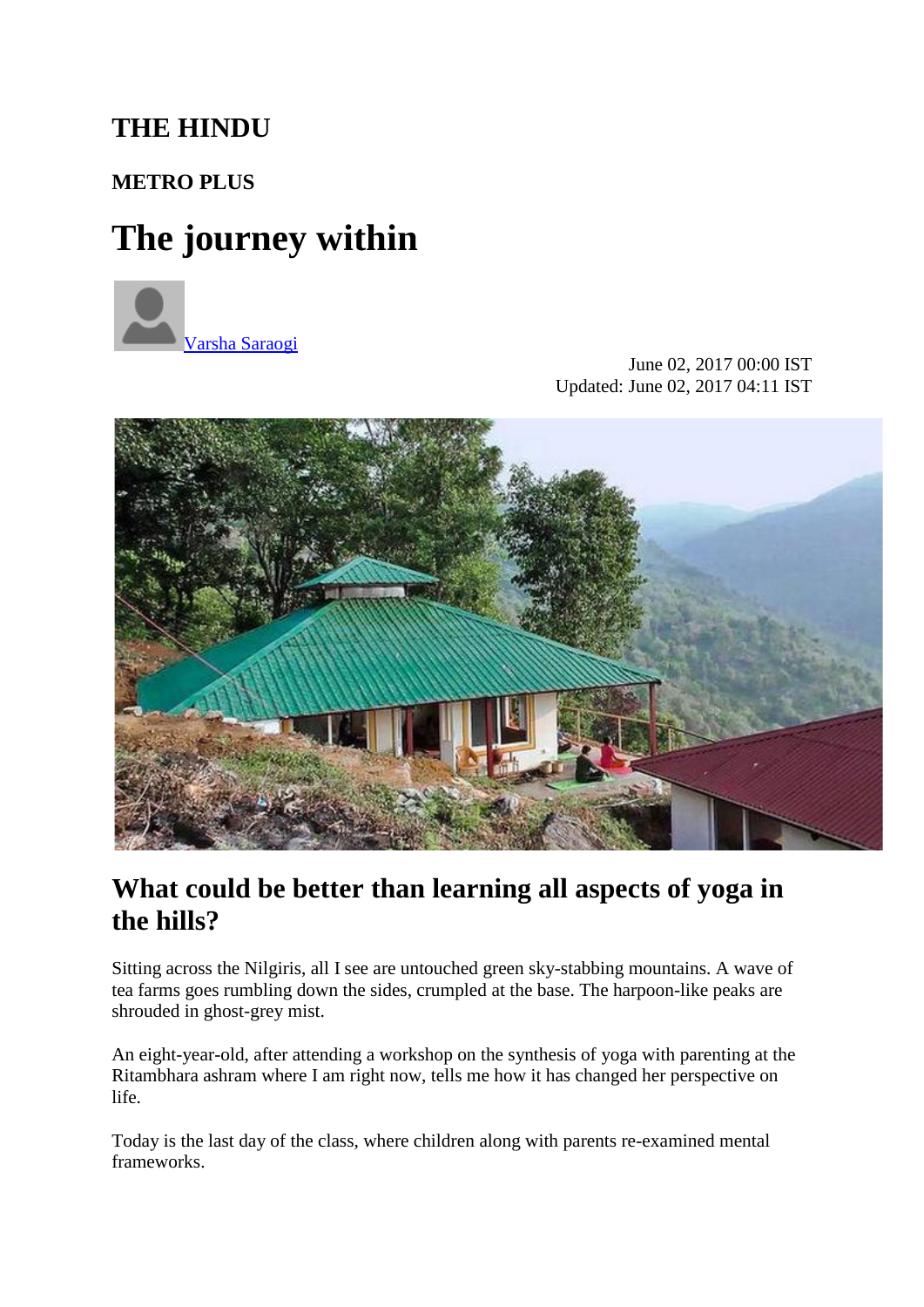Raghu Ananthanarayanan and his wife Sashikala Ananth started the ashram in Konavakarai, Kotagiri, three months back. Most people think yoga equals asanas and pranayamas.

"In reality, that's only six sutras out of 196. Most of it is about how the mind works," says Ananthanarayanan, who wants to increase awareness without technological distractions.

#### **Retreat from the city**

"We had to choose a place which had the advantages of a metropolis but is still natural and ethereal," said Ananth. This little heaven is a seven-and-a-half-acre property, nestled in a verdant valley, surrounded by forests. "The power of the place lies in the natural beauty. It cleanses your mind and rejuvenates you," says Ananthanarayanan.

A student of IIT-Madras and an engineer by profession, he made his life holistic, thanks to a smith. "I was asked, despite studying western engineering, how could I not primarily understand metal? Furthermore, I contemplated whether I understood our culture. This took me to yoga," says Ananthanarayanan, who was a direct disciple of Yogacharya Krishnamaachaarya and TKV Desikachar.

Ananth, an architect from School of Architecture, Madras University by profession and a Vaastu expert by choice, believes that one cannot run away to Western techniques and ignore our own. She says, "We intend to blend tradition with contemporary reality through the creation of the ashram."

The couple was inspired by Dr Dharam Pal, a social scientist, to change paths. "He told us to walk back to our tradition and asked how we could make India become great by merely running behind the West," says the yoga practitioner.

Yoga, for Ananthanarayanan, who considers Patanjali's yoga sutras as his principle guide, is the synchronised power of the body, mind and beyond. His distress is how yoga is taught with limited knowledge.

"Unfortunately, people carry a distorted view. Just 2% would have read the Patanjali sutras," says the behavioural scientist, who has been asked absurd questions of whether he can teleport and levitate. To which he says, "Yoga is about what is relevant for living a purposeful life. It is an inner journey."

He admits that it is harder today to go back to one's roots, when even our parents want us to be more 'westernised'. "My father-in-law never introduced me as a yoga teacher but rather an engineer," he says. He uses management and leadership techniques from *The Mahabharata* and through them coaches corporates. Apart from asanas, their workshops focus on healing by communing with nature, theatre, music and art.

Ananth, who studied under the guidance of Sri Ganapathi Sthapati, says, "If your self-image is borrowed, ennui sets in. That's a sign to bring change." The Vaastu specialist, who has also authored a number of books, believes that making people more self-reliant is what should be taught, and not making them dependent on their trainers.